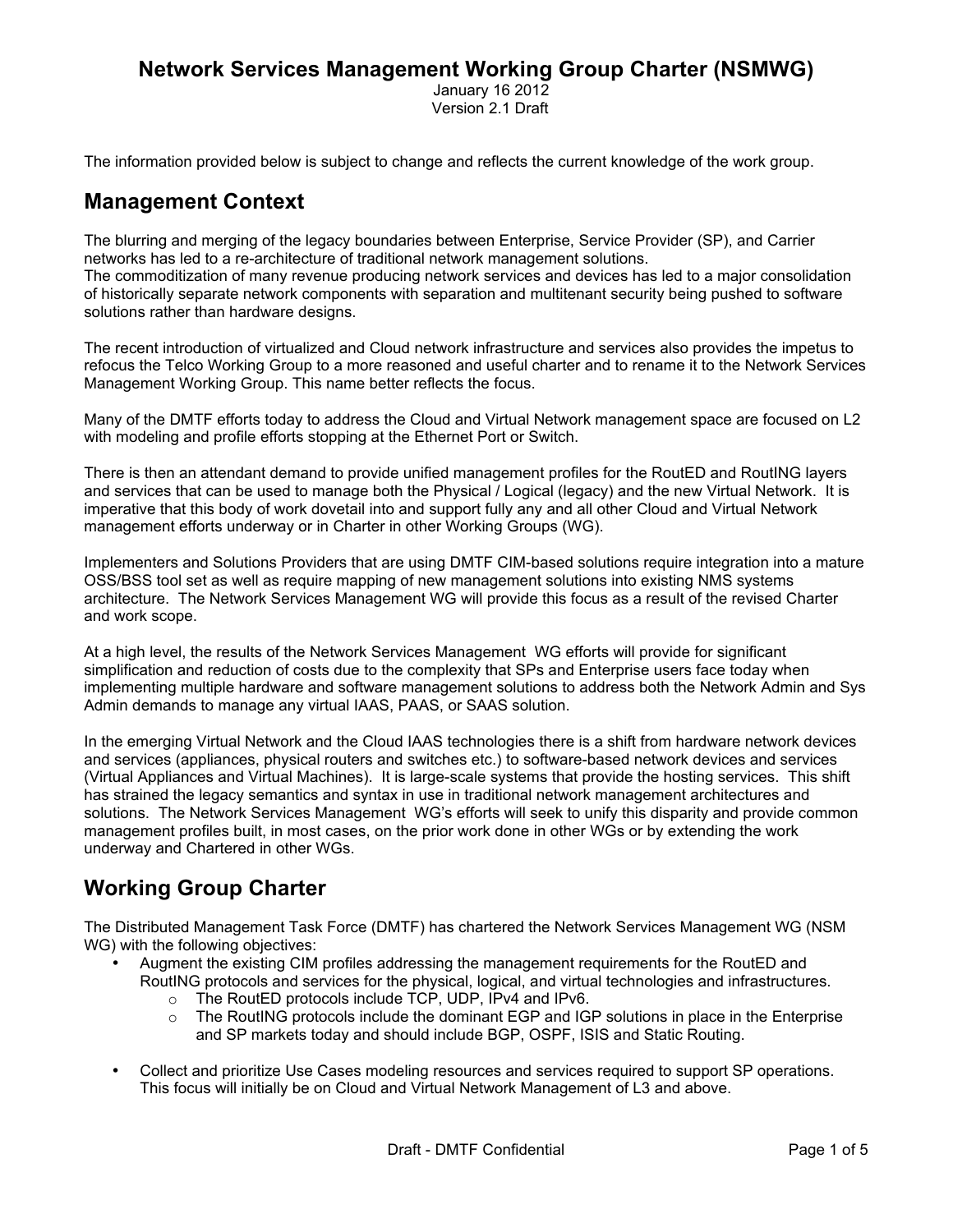- Extend the Use Cases that other Working Groups are working on into the Network Services management domain to include RoutED and RoutING protocols and services for the physical, logical, and virtual technologies.
- Extend existing CIM profiles to ensure adequate coverage for the SP and Carrier markets, including:
	- $\circ$  Profiles addressing NMS and OSS integration and support through DMTF or other common management APIs for L3 and above.
	- $\circ$  Profiles addressing that area above the existing SVPC Virtual Networks work (L3 and above) specific to SP and Enterprise physical and virtual infrastructures.
	- $\circ$  Adequate coverage by the CIM model of the standard telecommunications-grade programmatic interfaces for intelligent hardware and virtual systems' management.
	- o Any DMTF / emerging Cloud / Virtual Network API set.
- Focus on the old Networks WG work items and bring to completion those profiles deemed critical for this new charter.
- Create new profiles for the management of:
	- $\circ$  New Network features, functionality, and services that have resulted from the introduction of Cloud and Virtual Network solutions in the industry.
	- o RoutED and RoutING protocols not covered in the old Networks WG or in other WG Charters.
- Facilitate the work on Harmonization of Common Information Model (CIM) and Management Interfaces developed and maintained by DMTF with Information and Data Models developed by other Standards Development Organizations (SDO) in the context of end-to-end service delivery and management (International Telecommunication Union (ITU-T), TM Forum, 3rd Generation Partnership Project (3GPP), Internet Engineering Task Force (IETF) – specifically related to NetConf Management Protocol, etc.). This work will be done as a joint effort between this Working Group and similar Working Groups in peer organizations and in conjunction with other DMTF Working Groups
- Augment the existing CIM profiles that address the management requirements for the RoutED and RoutING protocols and services for the physical, logical, and virtual technologies.
- Create specifications for interoperability of Virtual Network and Network device and service management above L2
- Create white papers in support of the above objectives.
- Work with DMTF System, Virtualization, Platform and Clustering Working Group (SVPC), SVPC Virtual Networking, Cloud Management WG, Cloud Audit Data Federation Working Group, Infrastructure Subcommittee, Schema Subcommittee, and other DMTF groups and committees to ensure support for any and all interoperability initiatives and management initiatives for virtualization management.

## **Alliance Partnerships**

Alliance partnerships with the following organizations are required in the specified areas:

• TM Forum. A Work Register Addendum is already in place with the TM Forum covering aspects of this revised and old Charter items.

### **Reliance/Coordination with other WGs**

The NSMWG works with the following subcommittees and Working Groups to ensure consistency with their work:

- Platform Management Subcommittee
- Cloud Management Working Group (CMWG)
- Cloud Audit Data Federation Working Group (CADFWG)
- Server Desktop & Mobile Platforms Working Group (SDMPWG )
- Infrastructure Subcommittee
- Architecture Working Group
- Profile Infrastructure Working Group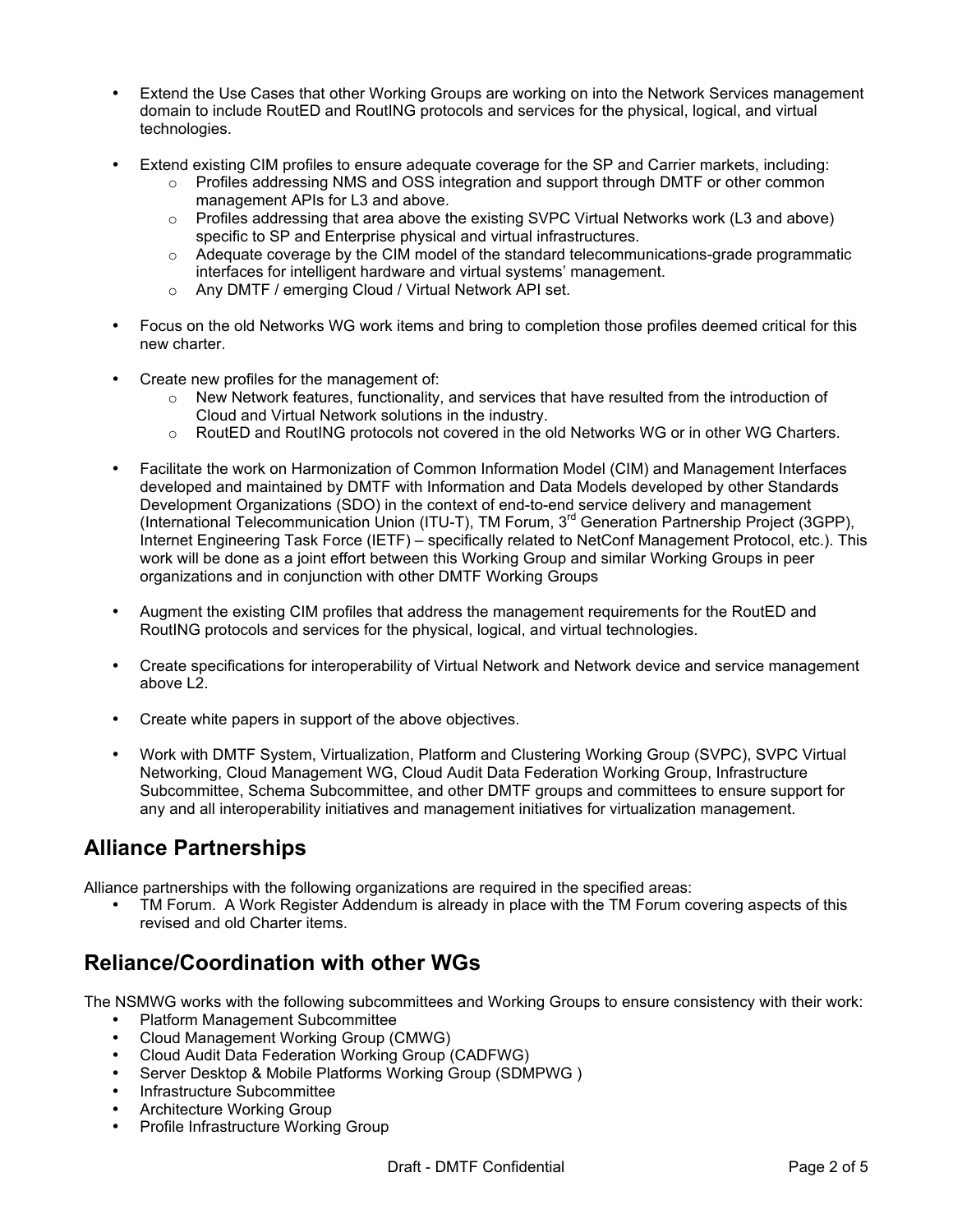- WBEM Infrastructure Modeling Working Group
- Schema Subcommittee
- Security Working Group
- System, Virtualization, Platform and Clustering Working Group (SVPC) and subgroups

#### **Related Work**

The following work is assumed to relate directly to the work undertaken by the NSMWG.

| DSP#           | <b>Title</b>                                                                                  | <b>DMTF</b>    |
|----------------|-----------------------------------------------------------------------------------------------|----------------|
|                |                                                                                               | <b>Version</b> |
| <b>DSP1041</b> | <b>Resource Allocation Profile</b>                                                            | 1.1.0          |
| <b>DSP1042</b> | <b>System Virtualization Profile</b>                                                          | 1.0.0          |
| <b>DSP1043</b> | <b>Allocation Capabilities Profile</b>                                                        | 1.0.0          |
| <b>DSP1044</b> | Processor Resource Virtualization Profile                                                     | 1.0.0          |
| <b>DSP1045</b> | Memory Resource Virtualization Profile                                                        | 1.0.0          |
| <b>DSP1047</b> | Storage Resource Virtualization Profile                                                       | 1.0.0          |
| <b>DSP1057</b> | <b>Virtual System Profile</b>                                                                 | 1.0.0          |
| <b>DSP1059</b> | Generic Device Resource Virtualization Profile                                                | 1.0.0          |
| <b>DSP2013</b> | Virtualization White Paper                                                                    | 1.0.0          |
| <b>DSP1050</b> | <b>Ethernet Port Resource Virtualization Profile</b>                                          | 1.0.0          |
| <b>DSP1097</b> | Virtual System Ethernet Switch Profile                                                        | 1.0.0          |
| <b>DSP0243</b> | Open Virtualization Format Specification                                                      | 1.0.0          |
| <b>DSP8023</b> | <b>OVF Envelope XSD</b>                                                                       | 1.0.0          |
| <b>DSP8027</b> | <b>OVF Environment XSD</b>                                                                    | 1.0.0          |
| <b>DSP2017</b> | Open Virtualization Format Whitepaper                                                         | 1.0.0          |
| <b>DSP2021</b> | Open Virtualization Format Example                                                            | 1.0.0          |
| <b>DSP0243</b> | Open Virtualization Format Specification                                                      | 1.1.0          |
| <b>DSP8023</b> | <b>OVF Envelope XSD</b>                                                                       | 1.1.0          |
| <b>DSP8027</b> | <b>OVF Environment XSD</b>                                                                    | 1.1.0          |
| <b>DSP0263</b> | Cloud Infrastructure Management Interface (CIMI) Model and REST Interface over<br><b>HTTP</b> | 1.0.0          |
| <b>DSP0264</b> | Cloud Infrastructure Management Interface - Common Information Model (CIMI-                   | 1.0.0          |
| <b>DSP2027</b> | CIM) Specification<br>Cloud Infrastructure Management Interface Primer                        | 1.0.0          |

### **Current Work – Overview, Deliverables and Timeline**

Current work Items of TNWG that will be completed after the WG name change to the NSMWG

| DSP#           | Title                                            | <b>DMTF</b>    | <b>Target</b> | <b>Technical</b> |
|----------------|--------------------------------------------------|----------------|---------------|------------------|
|                |                                                  | <b>Version</b> |               | <b>Editor</b>    |
| <b>DSP2029</b> | Joint TM Forum/DMTF Whitepaper titled "Cloud"    | 1.0.0          | Feb           | Alex             |
|                | Management for Communications Service Providers" |                | 2012          | Zhdankin         |
|                | TM Forum Work Register update                    | V1.5           | Feb           | Alex             |
|                |                                                  |                | 2012          | <b>Zhdankin</b>  |
|                | Old Networks WG L3 items                         | <b>WIP</b>     | TBD           | Jeff Wheeler     |
|                |                                                  |                |               |                  |

#### **Prior Work**

The Network Services Management Working Group has published the following specifications:

| nep#<br>וויסט# | Title | <b>DMTF</b> |
|----------------|-------|-------------|
|                |       |             |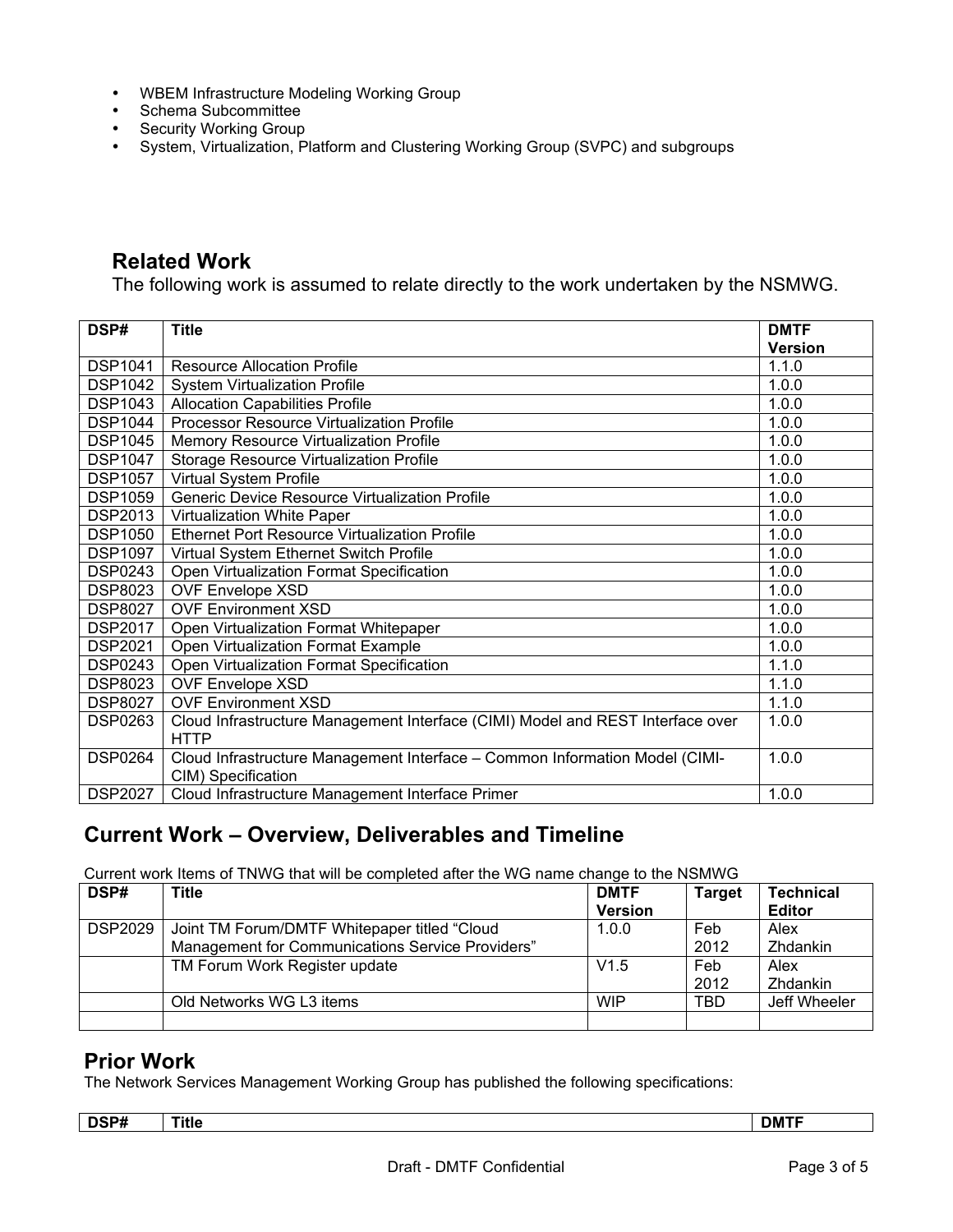|                |                                                                       | <b>Version</b> |
|----------------|-----------------------------------------------------------------------|----------------|
| <b>DSP2009</b> | DMTF/TMF Model Alignment, SID Logical Resources and CIM Networks Sub- | 1.0            |
|                | Modes                                                                 |                |
| <b>DSP2004</b> | DMTF/TMF Model Alignment, SID Physical Sub-Model                      |                |